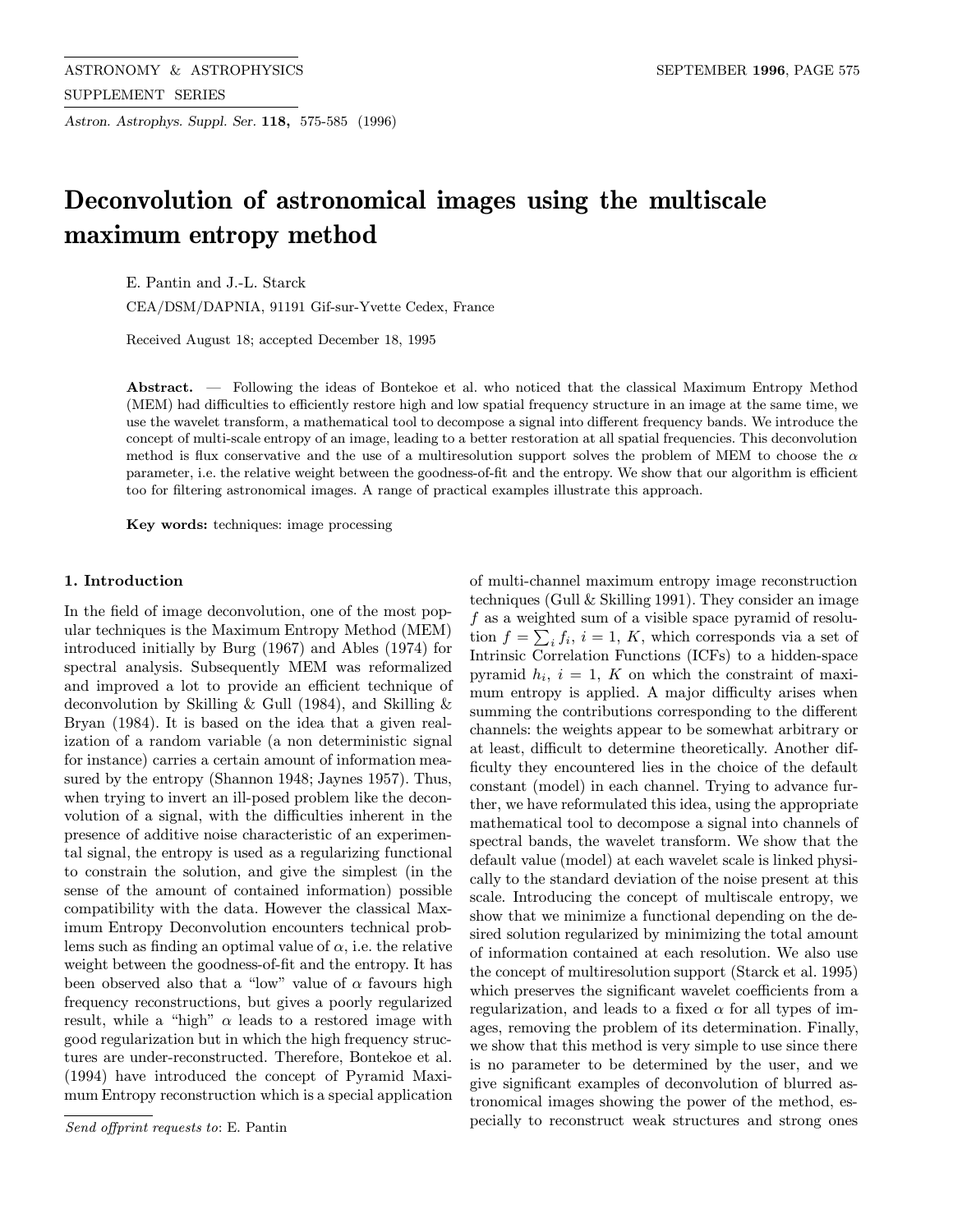simultaneously. We point out that one can derive a very efficient filtering method.

#### 2. Image restoration using the MEM

We consider the data characterized by its intensity distribution  $I(x, y)$ , corresponding to the observation of an object  $O(x, y)$  through an optical system. We assume that the process of degradation is linear with additive noise:

$$
I(x, y) = (O * P)(x, y) + N(x, y)
$$
 (1)

where  $P(x, y)$  is the point spread function (PSF) of the imaging system, and  $N(x, y)$  is additive noise. We want to determine  $O(x, y)$  knowing  $I(x, y)$  and  $P(x, y)$ . For this paper, we shall consider Gaussian noise but in the case of Poisson, or Poisson plus Gaussian, we can reduce the problem to the Gaussian case (Murtagh et al. 1995) using the Anscombe transform (1948) and its generalization. We also consider that the number of "points" in the data is the same as the number of pixels in the original image O. This inverse problem is ill-posed because of the noise, making the previous system of equations lack a unique solution. The Maximum Entropy Method (MEM) which is a stochastic approach to the problem was initially suggested by Jaynes (1957). Among an infinite number of solutions to Eq. (1), it helps to choose the one that maximizes its entropy i.e. minimizes the amount of information contained in the solution. In other words, it is often said that this method gives the simpliest solution compatible with the data, I.

Using Bayes's theorem to evaluate the probability of the realization of the original image  $O$ , knowing the data I, we have

$$
Prob(O|I) = \frac{Prob(I|O).Prob(O)}{Prob(I)}
$$
 (2)

 $Prob(I|O)$  is the conditional probability of getting the data I given an original image  $O$  i.e. it represents the distribution of the noise. It is given, in the case of uncorrelated Gaussian noise with variance  $\sigma_I^2$  by:

$$
Prob(I|O) = exp(-\sum_{\text{pixels}} \frac{(I - P * O)^2}{2\sigma_I^2})
$$
 (3)

The Eq.  $(2)$  denominator is independent of O and is considered as a constant.  $Prob(O)$  is the a priori distribution of the solution O. In the absence of any information on the solution  $O$  except its positivity, the maximum entropy principle suggests to take

$$
Prob(O) = \exp(\alpha S(O))
$$
 (4)

where  $S(O)$  denotes the entropy of the image O.

Given the data, the maximum likehood principle applies by maximizing  $\text{Prob}(O|I)$ , or equivalently by maximizing the product of the two previous equations. Taking the logarithm, we thus need to maximize

$$
\ln(\text{Prob}(O|I)) = \alpha S(O) - \sum_{\text{pixels}} \frac{(I - P * O)^2}{2\sigma_I^2} \tag{5}
$$

which is a linear combination of two terms: the entropy of the image, and a quantity corresponding to  $\chi^2$  in statistics measuring the discrepancy between the data and the predictions of the model.

The solution is found by minimizing

$$
J(O) = \sum_{\text{pixels}} \frac{(I - P * O)^2}{2\sigma_I^2} - \alpha S(O) = \frac{\chi^2}{2} - \alpha S(O) \tag{6}
$$

where  $\alpha$  is a parameter that can be seen alternatively as a Lagrangian parameter or a value fixing the relative weight between the goodness-of-fit and the entropy S. Several entropy definitions have been proposed:

– Burg (1987):

$$
S_{\rm b} = -\sum_{\rm pixels} \ln(O) \tag{7}
$$

– Frieden (1975):

$$
S_{\rm f} = -\sum_{\rm pixels} O \ln(O) \tag{8}
$$

 $-$  Gull & Skilling (1991):

$$
S_{\rm g} = \sum_{\rm pixels} O - m - O \ln(O/m) \tag{9}
$$

The last definition of the entropy has the advantage of having a zero maximum when  $O$  equals  $m$ , but requires the concept of a model,  $m$ , which is in practice the value of the background. The determination of the  $\alpha$  parameter is not an easy task and in fact it is a very serious problem that faces the ME method. In the historic MAX-ENT algorithm of Skilling and Gull, the choice of  $\alpha$  is such that it must satisfy the *ad hoc* constraint  $\chi^2 = N$ when the deconvolution is achieved,  $N$  being the number of degrees of freedom of the system i.e. the number of data points in the deconvolution problems. But this choice systematically leads to an under-fitting of the data (Titterington 1985) which is clearly apparent for imaging problems with little blurring. In reality, the  $\chi^2$  statistic is problems with little blurring. In reality, the  $\chi$ <sup>-</sup> statistic is expected to vary in the range  $N \pm \sqrt{2N}$  from one data realization to another. In the Quantified Maximum Entropy point of view (Skilling 1989), the optimum value of  $\alpha$  is determined by including its probability  $P(\alpha)$  in Bayes' equation and then by maximizing the marginal probability of having  $\alpha$ , knowing the data and the model m. In practice, a value of  $\alpha$  which is too large gives a resulting image which is too regularized with a large loss of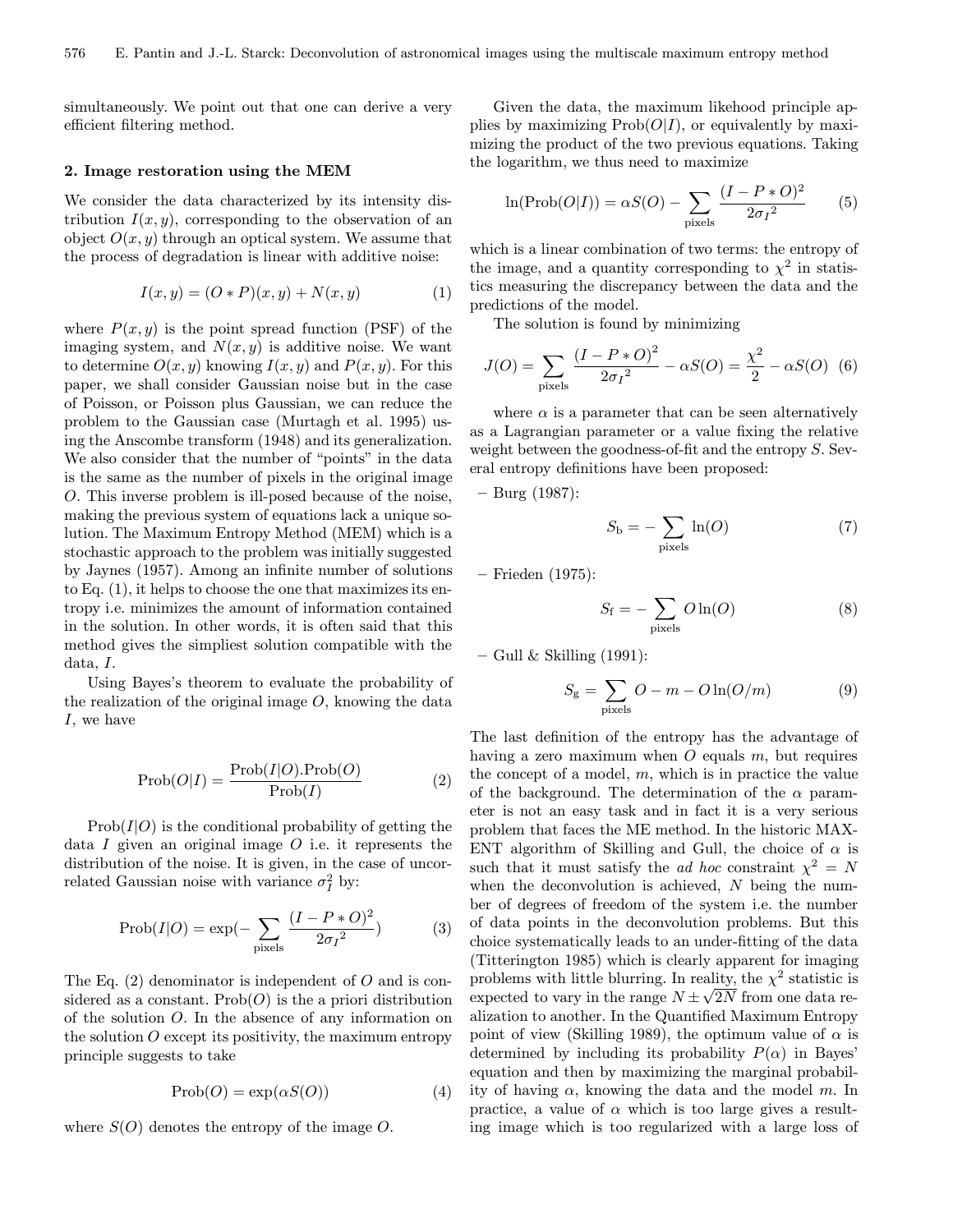resolution. A value which is too small leads to a poorly regularized solution showing unacceptable artifacts. Taking a flat model of the prior image softens the discontinuities which may appear paradoxical for astronomical images containing often some clusters of stars. Therefore the basic ME method appears to be not very appropriate for this kind of image which contains high and low spatial frequencies at the same time. Another point to be noted is a ringing effect of the MEM algorithm producing artifacts around bright sources. To solve these problems while still using the maximum entropy concept, some enhancements of the MEM method have been proposed. Noticing that neighbouring pixels of reconstructed images with MAXENT could have values differing a lot in expected flat regions (Charter 1990), Gull & Skilling introduced the concepts of hidden image  $h$  and Intrinsic Correlation Function  $C$  (ICF) (Gaussian or cubic spline-like) in the Preblur MAXENT algorithm. The ICF describes a minimum scale length of correlation in the desired image O which is achieved by assuming that

$$
O = C * h \tag{10}
$$

This corresponds to impose a minimum resolution in the solution  $O$ . Since the hidden space image h is not spatially  $\sum h - m - h \ln(\frac{h}{m}).$ correlated, this can be regularized by the entropy  $S_{\rm g}(h)$  =

Since in astronomical images many scale lengths are present, the Multi-channel Maximum Entropy Method (Weir 1991, 1992) uses a set of ICFs having different scale lengths, each of them defining a channel. The visible-space image is now formed by weighted summing the visiblespace image channels  $O_i$ :

$$
O = \sum_{j=1}^{K} p_j O_j \tag{11}
$$

where  $K$  is the number of channels. Like in Preblur MAXENT, each solution  $O_j$  is supposed to be the result of the convolution between a hidden image  $h_j$  with a low pass filter (ICF)  $C_j$ :

$$
O_j = C_j * h_j \tag{12}
$$

But such a method has several drawbacks:

- 1. The solution depends on the width of the ICFs (Bontekoe et al. 1994).
- 2. There is no rigorous way to fix the weights  $p_j$  for non unitary ICFs (Bontekoe et al. 1994).
- 3. The computation time increases linearly with the number of pixels.
- 4. The solution obtained depends on the choice of the models  $m_j$  (j = 1..K) which were chosen to be a constant c independent of the channel.

In 1993, Bontekoe et al. (1994) used a special application of this method they called Pyramid Maximum Entropy on IRAS data from the survey database. The pyramidal approach allows to have constant ICF width, and the computation time is reduced. It is demonstrated (Bontekoe et al. 1994) that all weights can be fixed  $(p_i=1)$ for each channel).

This method eliminates the three first drawbacks, and gives a better reconstruction of the sharp and smooth structures. But in addition to the last drawback, a new one is added: as the images  $O_j$  have different sizes (due to the pyramidal approach), the solution  $O$  is built by duplicating the pixels of the sub-images  $O_j$  of each channel. This procedure is known to produce artifacts due to the appearance of high frequencies incompatible with the real spectrum of the true image  $\ddot{O}$ . However, this inconvenient can be easily overcome by duplicating the pixels before convolving with the ICF (Kester, private communication), or expanding the channels using linear interpolation. Thus the introduction of the "pyramid of resolution" has solved some problems and brought lots of improvements from the classic ME, but also raised other questions. In the following developments, we propose another way to use the information at different scales of resolution using the appropriate mathematical tool, the wavelet transform. We show that the problems encountered by Bontekoe et al. are overcome with this approach, especially the reconstruction of the object O which becomes natural. Furthermore, the wavelet transform gives a good framework for using a noise modeling. This modeling allows to preserve the significant wavelet coefficients (not due to the noise) from a regularization. The regularization becomes adaptive, depending on both the position in the image and the scale.

## 3. Formalism of multiscale MEM

## 3.1. Multiscale entropy

The concept of entropy following Shannon's or Skilling and Gull's definition is a global quantity calculated on the whole image O. It is not matched to quantify the distribution of the information at different scales of resolution. Therefore, we have proposed the concept of multi-scale entropy of a set of wavelet coefficients  $\{w_i\}$  by

$$
S_m(O) = \frac{1}{\sigma_I} \sum_{\text{scales}j} \sum_{\text{pixels}j} \sigma_j(w_j(x, y) - m_j
$$

$$
-|w_j(x, y)| \ln \frac{|w_j(x, y)|}{m_j})
$$
(13)

The multi-scale entropy is the addition of the entropy at each scale.

The coefficients  $w_j$  are wavelet coefficient, and we take the absolute value of  $w_j$  in that definition because the values of  $w_j$  can be positive or negative and a negative signal contains also some information in the wavelet transform.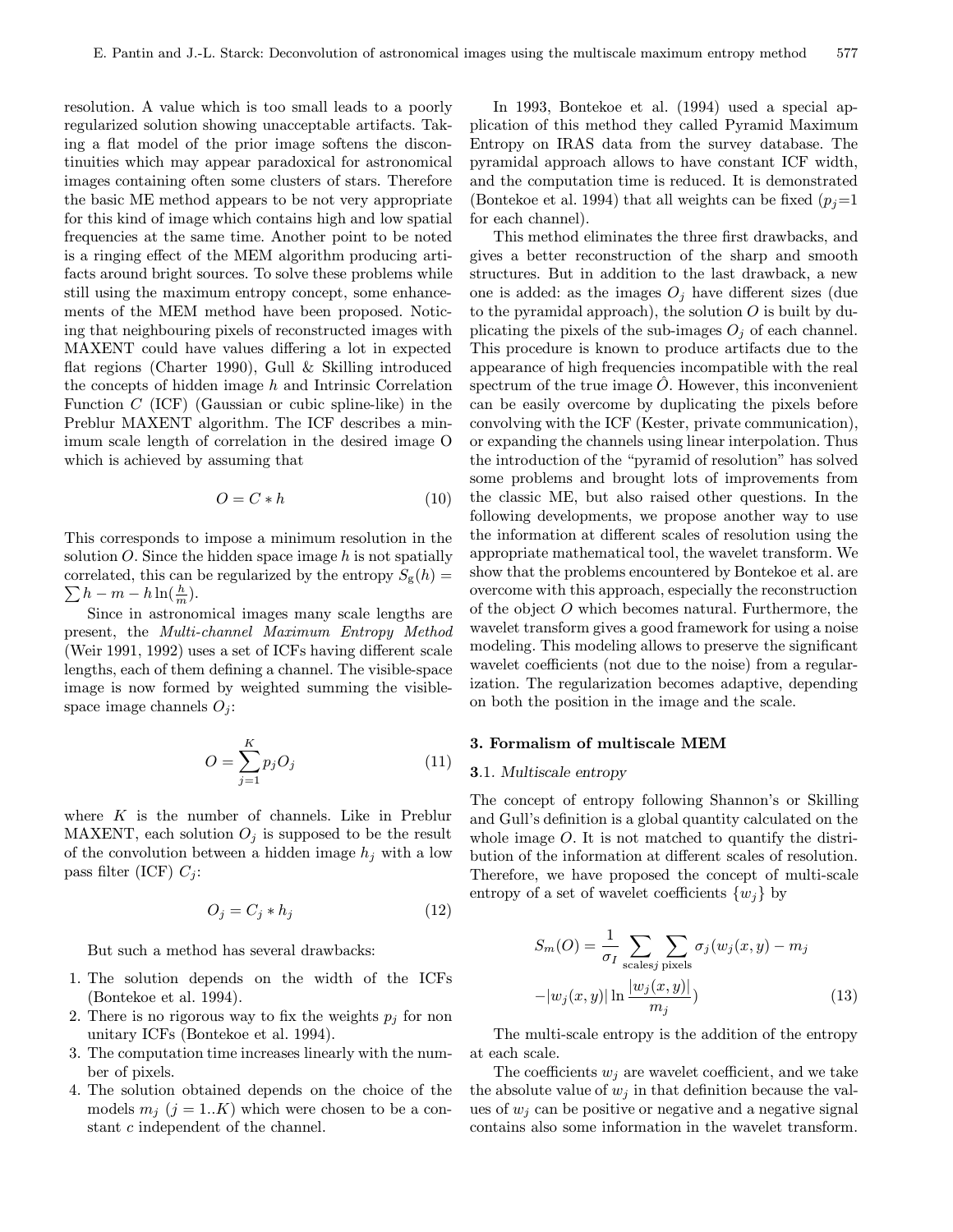The advantage of such a definition is the fact we can use previous works concerning the wavelet transform and image restoration (Starck & Murtagh 1994), (Murtagh et al. 1995). The noise behaviour has been studied in the wavelet transform (Starck & Bijaoui 1994) and we can estimate the standard deviation of the noise  $\sigma_j$  at the scale j from the standard deviation of the noise  $\sigma_I$  in the data (see in (Starck & Pantin 1995) how to have a robust estimation of  $\sigma_I$ ).

These estimations can be naturally introduced in our models  $m_i$ 

$$
m_j = k_m \sigma_j \tag{14}
$$

The model  $m_j$  at the scale j represents the value taken by a wavelet coefficient in the absence of any relevant signal and in practice, it must be a small value compared to any significant signal value. Following Gull & Skilling procedure, we take  $m_i$  as a fraction of the noise because the value of  $\sigma_j$  can be considered as a physical limit under which a signal cannot be distinguished from the noise  $(k_m = \frac{1}{100}).$ 

The term  $\sigma_i$  which appears in Eq. (13) in front of the "classical entropy" of Skilling & Gull can be considered as a renormalization/weighting coefficient from one scale of resolution to another one.

Extensive literature exists on the wavelet transform and its applications (Chui 1992; Meyer 1992; Ruskai et al.; 1992; Starck 1993; Cohen et al. 1992). In this application, we will consider the discrete  $\dot{a}$  trous algorithm (described in Holdschneider et al. 1989; Bijaoui et al. 1994) for its simplicity to use. An image  $O(x, y)$  is decomposed into  $w_j(x, y) = 1$ ,  $n_p$  scales (where  $n_p$  is the total number of wavelet scales) and a smooth image  $c_{n_p}(x, y)$  and we can write:

$$
O(x, y) = c_{np}(x, y) + \sum_{j=1}^{np} w_j(x, y)
$$
 (15)

Each scale  $w_j(x, y)$  is obtained by calculating the difference between the last smoothed plane and the new one resulting from the application of a low-pass filter  $h$  on the last smoothed scale:

$$
c_j(k) = \sum_l h(l) \ c_{j-1}(k+2^{j-1}l) \tag{16}
$$

The signal difference  $w_j$  between two consecutive resolutions is:

$$
w_j(k) = c_{j-1}(k) - c_j(k)
$$
 (17)

Thus, each wavelet scale  $w_i$  contains the structures of the image  $O$  having a given range of resolution/spatial frequencies. The above  $\dot{a}$  trous algorithm has been discussed in terms of a single index,  $x$ , but is easily extendable to two-dimensional space. The use of the  $B_3$  spline leads to a convolution with a mask of  $5 \times 5$ :

$$
\left(\begin{array}{cccc} \frac{1}{256} & \frac{1}{64} & \frac{3}{128} & \frac{1}{64} & \frac{1}{256} \\ \frac{1}{64} & \frac{1}{16} & \frac{3}{32} & \frac{1}{16} & \frac{1}{64} \\ \frac{3}{128} & \frac{3}{32} & \frac{3}{64} & \frac{3}{32} & \frac{3}{128} \\ \frac{1}{64} & \frac{1}{16} & \frac{3}{32} & \frac{1}{16} & \frac{1}{64} \\ \frac{1}{256} & \frac{1}{64} & \frac{3}{128} & \frac{1}{64} & \frac{1}{256} \end{array}\right)
$$

In one dimension, this mask is:  $(\frac{1}{16}, \frac{1}{4}, \frac{3}{8}, \frac{1}{4}, \frac{1}{16})$ .

To facilitate computation, a simplification of this wavelet is to assume separability in the 2-dimensional case. In the case of the  $B_3$  spline, this leads to a row by row convolution with  $\left(\frac{1}{16}, \frac{1}{4}, \frac{3}{8}, \frac{1}{4}, \frac{1}{16}\right)$ ; followed by column by column convolution.

## 3.2. Multiscale entropy and multiresolution support

## 3.2.1. Multiresolution support definition

The multiresolution support was introduced in image restoration to hold the significant structures at each scale of resolution (i.e. in each wavelet scale). It consists in a cube of boolean images, each one corresponding to a wavelet scale. Such an image has the value TRUE if some information is present at a given location in the scale, and FALSE if not. The multiresolution support depends on the initial image  $I$ , the noise level, the chosen algorithm for the wavelet transform, and perhaps on some external constraints that can be imposed by the experimenter having some a priori knowledge of the solution.

The multiresolution support in generated using the following process:

- Calculate the wavelet transform of the image  $I$  using the chosen transform algorithm (the  $\dot{a}$  trous algorithm in our case).
- Estimate the standard deviation of the noise in a wavelet scale  $j$  and deduce some significative thresholds (Starck et al. 1994).
- The multiresolution support  $M$  is then obtained by transforming the wavelet scales into binary planes using the rule:

$$
M(j, x, y) = \begin{cases} 1 & \text{if } w_j(x, y) \ge k\sigma_j \\ 0 & \text{if } w_j(x, y) < k\sigma_j \end{cases}
$$
 (18)

The parameter k fixes the threshold level. When considering a Gaussian and centered (with mean equal to 0) noise, the probability of having a realization of the noise greater than 3  $\sigma$  is about 10<sup>-3</sup>. This value is considered as a practical limit for a decision to distinguish between the noise and a real signal. Thus a value  $k = 3$ is generally used.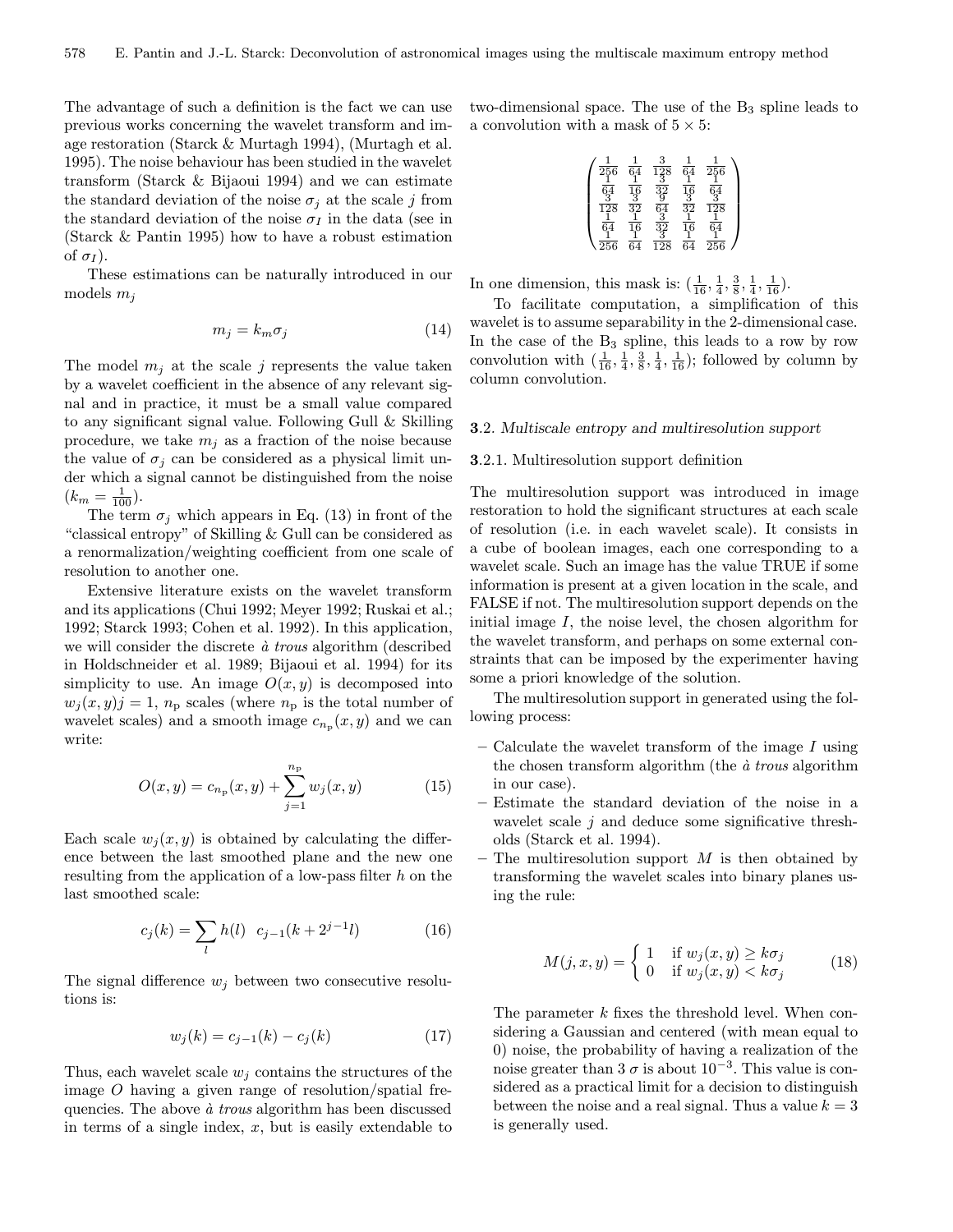#### 3.2.2. Multiresolution support and multiscale entropy

If the definition 13 is used for the multi-scale entropy, the regularization acts on the whole image. We want to fully reconstruct significant structures, without imposing strong regularization, while eliminating efficiently the noise. Thus the introduction of the multiresolution support in another definition of the multi-scale entropy leads to a functional that answers these requirements:

$$
S_{\rm ms}(O) = \frac{1}{\sigma_I} \sum_{\text{scales}j} \sum_{\text{pixels}} A(j, x, y) \sigma_j(w_j(x, y) - m_j
$$

$$
-|w_j(x, y)| \ln \frac{|w_j(x, y)|}{m_j})
$$
(19)

The A function of the scale j and the pixels  $(x, y)$  is  $A(j, x, y)=1 - M(j, x, y)$  i.e. the reciprocal of the multiresolution support  $M$ . In order to avoid some discontinuities in the A function created by such a coarse threshold of 3  $\sigma_i$ , one may possibly impose some smoothness by convolving it with a B-spline function with a FWHM varying with the scale  $i$ .

The degree of regularization will be determined at each scale j, and at each location  $(x, y)$ , by the value of the function  $A(i, x, y)$ : if  $A(i, x, y)$  has a value near 1 then we have strong regularization; and it is weak when A is around 0.

The entropy  $S_s$  measures the amount of information only at scales and in areas where we have a low signalto-noise ratio. We will show in the next section how these notions can be taken together to yield efficient methods for filtering and image deconvolution.

## 4. Deconvolution using multiscale entropy

## 4.1. Method

We assume that the blurring process of an image is linear. In our tests, the PSF was space invariant but the method can be extended to space-variant PSFs.

As in the ME method, we will minimize a functional of O, but considering an image as a pyramid of different scales of resolution in which we try to maximize its contribution to the multiscale entropy. The functional to minimize is

$$
J(O) = \sum_{\text{pixels}} \frac{(I - P * O)^2}{2\sigma_I^2} - \alpha S_{\text{ms}}(O) \tag{20}
$$

Then the final difficulty lies in finding an algorithm to minimize the functional  $J(O)$ . We have used the iterative "one step gradient" method due to its simplicity.

The solution is found by computing the gradient

$$
\nabla(J(O)) = -P^* * \frac{(I - P * O)}{\sigma_I^2}
$$

$$
+\alpha \frac{1}{\sigma_I} \sum_{\text{scale}j} [A(j)\sigma_j sgn(w_j^{(O)}) \ln(\frac{w_j^{(O)}}{m_j})] * \psi_j^*(21)
$$

where  $\psi_j(x, y) = \frac{1}{2^j} \psi(\frac{x}{2^j}, \frac{y}{2^j})$ , and  $\psi$  is the wavelet function corresponding to the  $\dot{a}$  trous algorithm (see (Starck & Bijaoui 1994) for more details about this algorithm).

Then the "one step gradient" algorithm gives the iterative scheme:

$$
O^{n+1} = O^n - \gamma \nabla (J(O^n)) \tag{22}
$$

Note that the second part of the Eq. (21) has always a null mean value due to the fact that each scale is convolved by  $\psi_j^*$  (and  $\psi_j^*$  has a null mean value due to the admissibility condition of the wavelet function). Then the flux is not modified in the object  $O$  when applying the iterative scheme (Eq. (22)).

The positivity of the restored image can be ensured during the iterative process of functional minimization, by applying a simple positivity constraint (threshold) to the intermediate solution  $O<sup>n</sup>$ . The iterative process is stopped when the standard deviation of the residuals doesn't show significant change (relative variation  $\leq 10^{-3}$ , and we check that the  $\chi^2$  value is in the range  $N \pm \sqrt{2N}$  (it was always the case in all the experiments, if not it would mean that  $\sigma_I$  value is wrong).

## 4.2. Choice of the  $\alpha$  parameter

In the classic ME, the  $\alpha$  parameter quantifies the relative weight between the goodness-of-fit, or chi-square, and the degree of smoothness introduced by the entropy. This parameter is generally constant over the whole image and therefore depends on the data (signal+noise). In our case, the degree of regularization level applied on the non significant structures at each wavelet scale  $j$  is controlled by the term  $\frac{\alpha}{\sigma_I}A(j, x, y)$ , and depends therefore on both the scale j and the location  $(x, y)$ . The regularization is performed only at scales and positions where no signal is detected  $(A(j, x, y) = 1)$ . Then the  $\alpha$  parameter has not the same importance than in the classical MEM:  $\alpha$  has only to be high enough to regularize the solution at positions and scales where no signal has been detected. We found experimentally that

$$
\alpha = 0.5 * \max(\text{PSF})/\sigma_I \tag{23}
$$

produces good results, and for any kind of images.

#### 4.3. Experiments

## 4.3.1. Application 1

We have tested our algorithm with simulated data. The simulated image contains an extended object, and several smaller sources (Fig. 1, upper left). It has been convolved by a gaussian PSF ( $\sigma = 2$ ), and Gaussian noise has been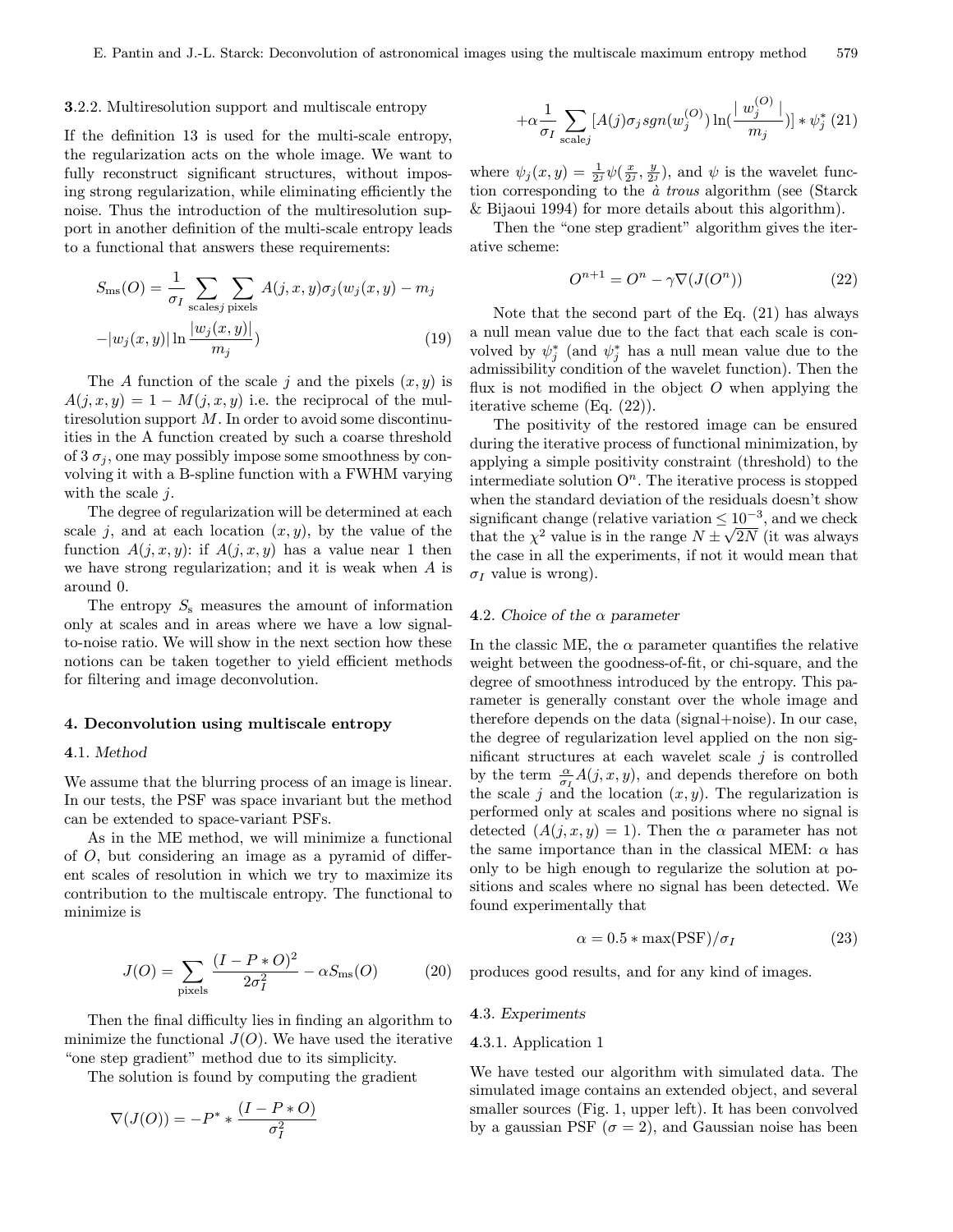

Fig. 1. Simulated object (upper left), blurred image (upper right), deconvolved image by MEM (lower left), and deconvolved image by Multiscale MEM (lower right)

added (Fig. 1, upper right). The ratio between the maximum in the convolved image and the standard deviation of the noise is 50. The results of the deconvolution by MEM and multiscale MEM are shown in Fig. 1 left and right. The multiscale MEM method leads to a better regularization, and the final resolution in the deconvolved image is better (Fig. 1).

## 4.3.2. Application 2

In order to give quantitative results on the possibilities of the multiscale MEM, we have tested it on a simulated image of the ISOCAM mid-infrared camera put on the infrared satellite ISO. The simulation consists in a faint extended object (galaxy, integrated flux=1 Jy) near a bright star (point-like: 10 Jy) (Fig. 2 upper left). It has been blurred using the  $1.5$ " pixel field of view PSF, and noise was added (Fig. 2 upper right): the two objects are mixed and the galaxy is barely detectable. After deconvolution using the multiscale MEM (see Fig. 2 bottom right), the two objects are separated. The restored star has a flux of 10.04 Jy, and the SNR of the reconstructed image is 22.4

dB (SNR =  $10 \log_{10} \left( \frac{\sigma_{\text{Signal}}^2}{\sigma_{\text{Residuals}}^2} \right)$ ). These results show that multiscale MEM is very efficient when we compare it to other methods (see Tab. 1), and prove the reliability of the photometry after deconvolution. It is clear in this example that photometry cannot always be done directly from the data, and a deconvolution is often necessary, especially when objects are mixed.

## 4.3.3. Application 3

We have tested our deconvolution method on astronomical 64 by 64 pixels images obtained with an mid-infrared camera: TIMMI placed on the 3.6 ESO telescope (Chile). The object studied is the  $\beta$  Pictoris dust disk. The image was obtained by integrating 5h on-source. The raw image has a peak signal to noise ratio of 80. It is strongly blurred by a combination of seeing, diffraction (0.7 arcsec on a 3 m class telescope) and additive Gaussian noise. The initial disk shape in the original image has been lost after the convolution with the PSF. Thus, we need to deconvolve them to get the best information on this object i.e. the exact profile and thickness of the disk and compare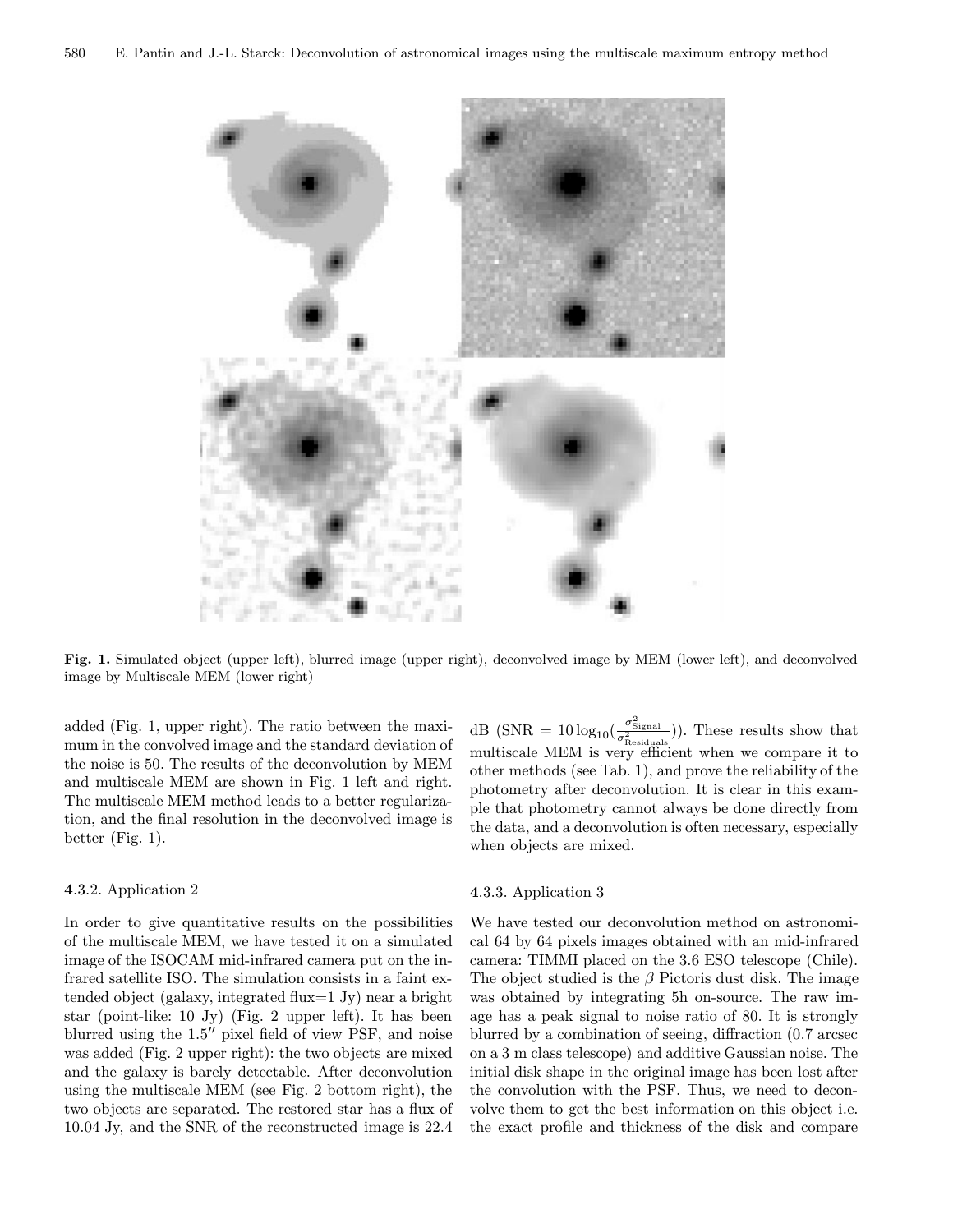

Fig. 2. Simulated ISOCAM image (upper left), blurred image using the 1.5 pixel field of view PSF (upper right), the deconvolved image by MEM (lower left), and deconvolved image by multiscale MEM (lower right)

it to models of thermal dust emission (Lagage & Pantin 1994). We used the multiscale ME method to deconvolve this image. The algorithm took about thirty iterations to converge. The deconvolved image (Fig. 3) shows that the disk is extended at 10  $\mu$ m and asymmetrical (the right side is more extended than the left side). We have compared our method to the standard Richardson-Lucy (Richardson 1972), (Lucy 1974) algorithm which shows poor regularization (see Fig. 3, at upper right) and an inability to restore faint structures; and also to the classical MEM. The deconvolved image using the multiscale ME method proves to be more efficient for regularizing than the other standard methods, and leads to a good reconstruction of the faintest structures of the dust disk.

## 5. Conclusion

In the field of signal deconvolution, the maximum entropy method gave an attractive way of regularization and improved a lot the existing techniques. However, several difficulties were remaining: the most important is perhaps the inability to find an optimal regularizing parameter  $(\alpha)$  to reconstruct efficiently the high and low spatial frequencies at the same time while having a good regularization.

Compared to the classical MEM, our method has a fixed  $\alpha$  parameter and there is no need to determine it: it is the same for every image. The iterative scheme always converged in our experiments. Furthermore, this new method is flux-conservative and thus reliable photometry can be done on the deconvolved image. In Bontekoe et al. 1994, it was noticed that the "models" in the multichannel MEM deconvolution should be linked to a physical quantity. We have shown here that this is the case since it is a fraction of the standard deviation of the noise at a given scale of resolution. Bontekoe et al. have opened a new way of thinking in terms of multiresolution decomposition, but they did not use the appropriate mathematical tool which is the wavelets decomposition. Using such an approach, we have proven that many problems they encountered are naturally solved. The result is an efficient "easy to use" algorithm since the user has no parameter to supply.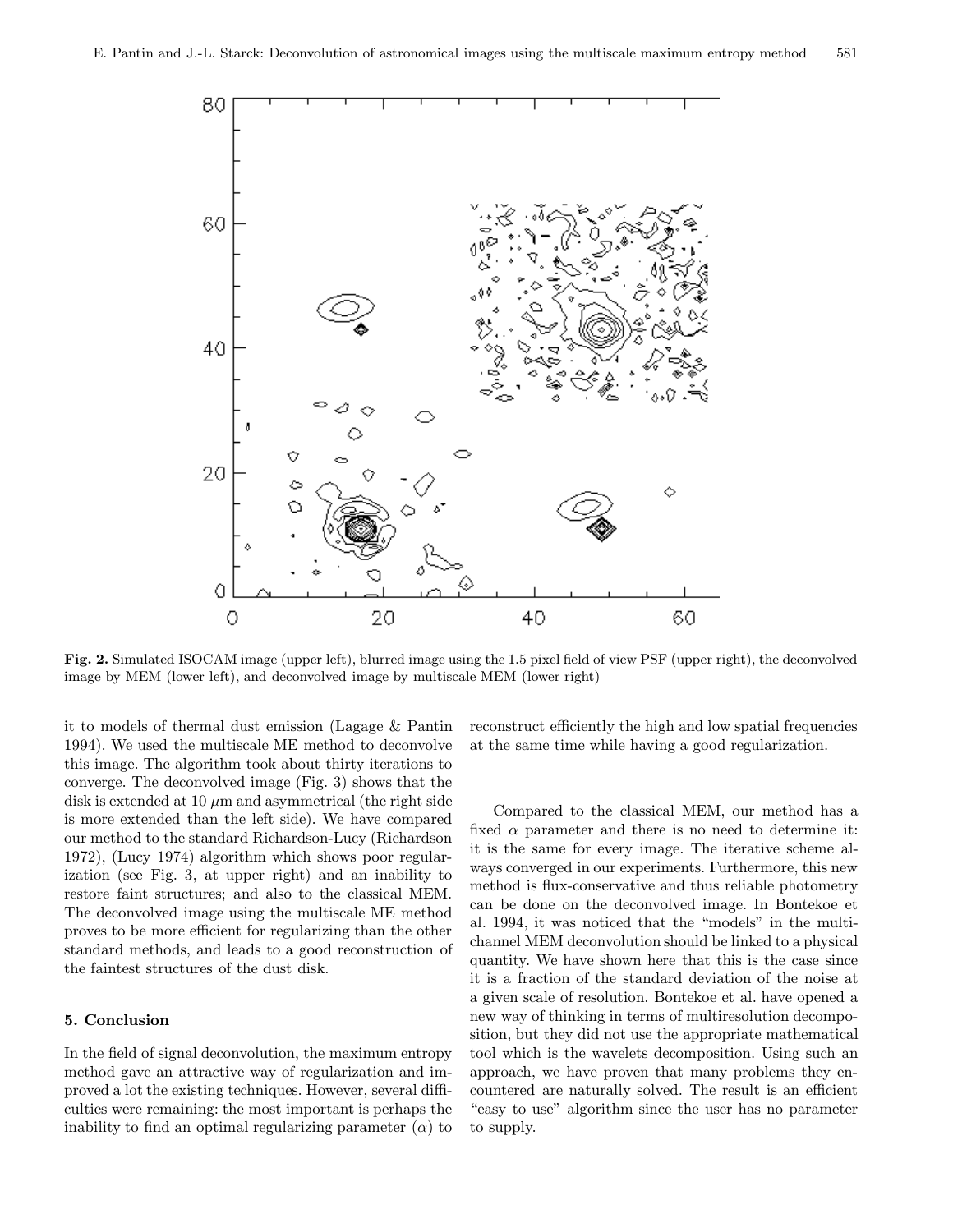

Fig. 3. Beta Pictoris: raw image (upper left) and deconvolved images using: Richardson-Lucy's method (upper right), classical MEM (lower left), and multiscale MEM (lower right)

Acknowledgements. We wish to thank F. Murtagh for useful discussions and comments. This paper was improved by the extensive comments of the referees, D.J.M. Kester and Tj.R. Bontekoe.

## Appendix 1: Multiscale entropy applied to filtering

Filtering using the multiscale entropy leads to the minimization of:

$$
J(\tilde{I}) = \sum_{\text{pixels}} \frac{(I - \tilde{I})^2}{2\sigma_I^2} - \alpha S_{\text{ms}}(\tilde{I}) \tag{24}
$$

where I and  $\tilde{I}$  are the noisy and filtered image,  $\alpha$  fixed experimentally to  $0.5/\sigma_I$ ,  $\sigma_I$  the standard deviation of the noise in the data I.

Then, the gradient of the functional with respect to  $\tilde{I}$ must be calculated:

$$
\nabla(J(\tilde{I})) = -\frac{(I - \tilde{I})}{\sigma_I^2}
$$

$$
+ \frac{\alpha}{\sigma_I} \sum_{\text{scales}j} [A(j)\sigma_j sgn(w_j^{(\tilde{I})}) \log(\frac{w_j^{(\tilde{I})}}{m_j})] * \psi_j^* (25)
$$

where  $\psi_j(x, y) = \frac{1}{2^j} \psi(\frac{x}{2^j}, \frac{y}{2^j})$ , and  $\psi$  is the wavelet function corresponding to the  $\dot{a}$  trous algorithm.

Then the "one step gradient" algorithm gives the iterative scheme:

$$
\tilde{I}^{n+1} = \tilde{I}^n - \gamma \nabla (J(\tilde{I}^n))
$$
\n(26)

where  $\gamma$  is its step.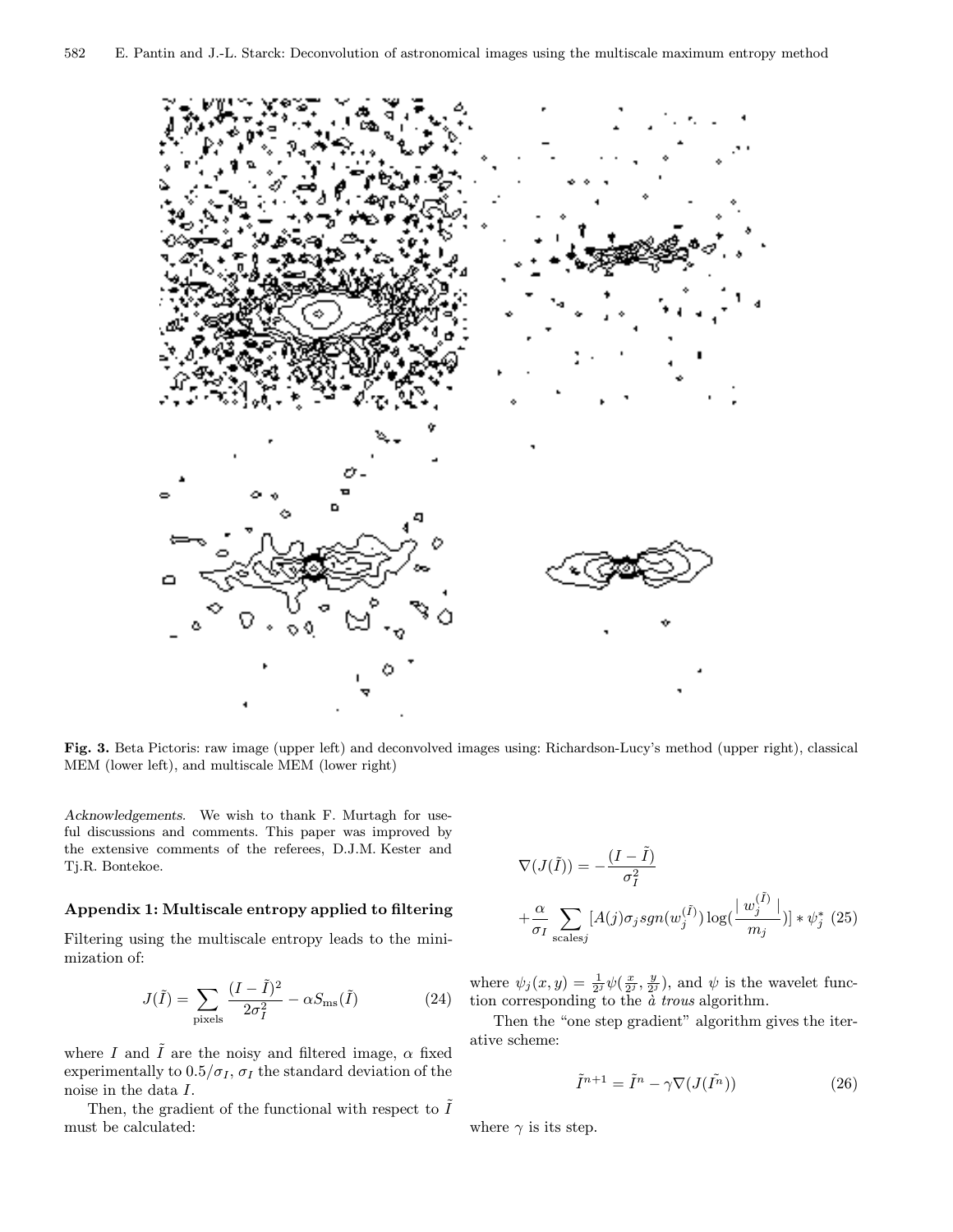

Fig. 4. a) original noisy spectrum; b) original spectrum and filtered spectrum by the median superimposed. c) filtered spectrum (using Daubechies coefficient 8, and Donoho and Johnstone "universal" thresholding); d) both a) and c) superimposed. e) filtered spectrum by multiscale MEM;  $f$ ) both a) and  $f$ ) superimposed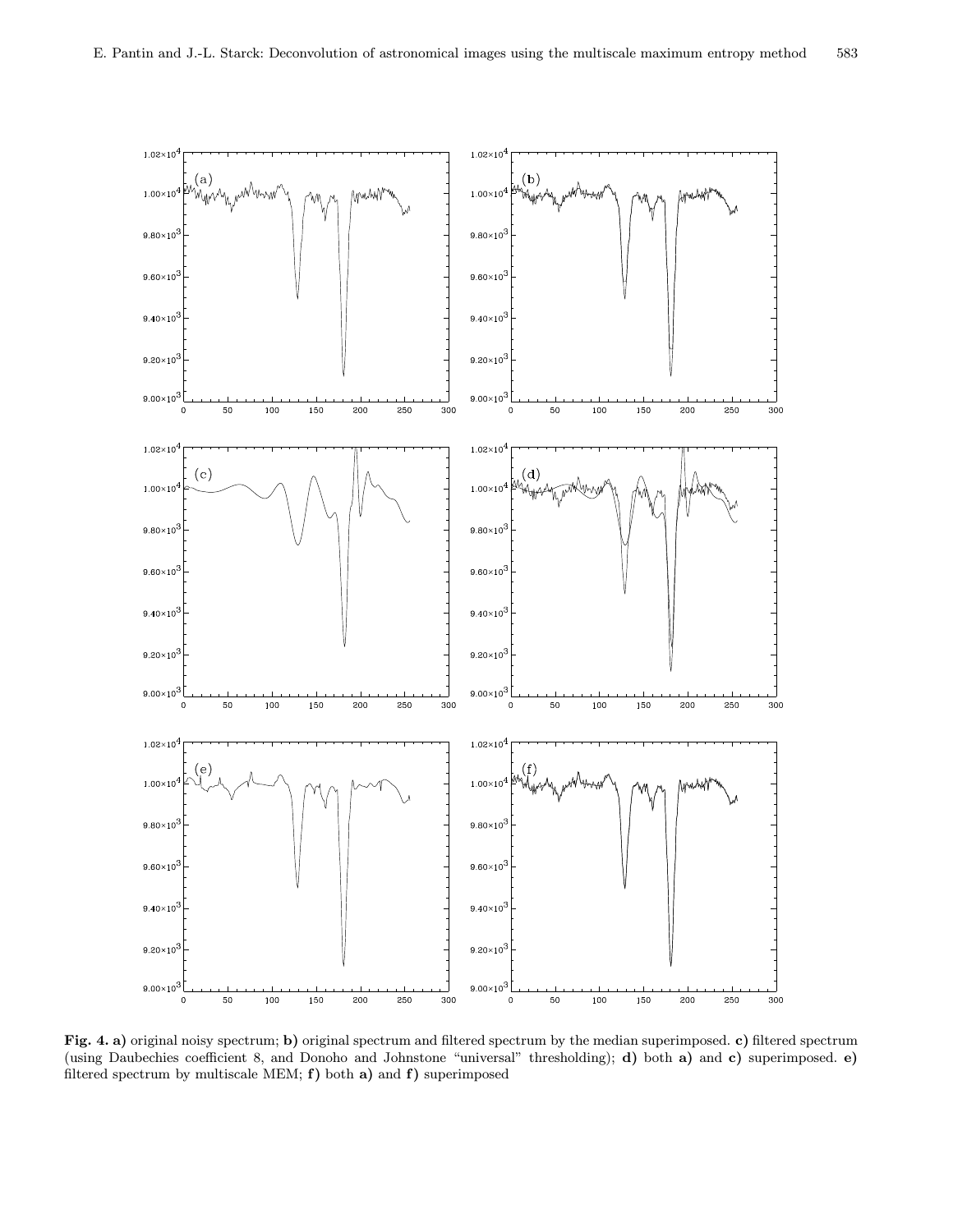Table 1. Quantitative results extracted from three images deconvolved by Lucy's method, MEM, and multiscale MEM. The first line gives the flux of the star. The second one, the integrated flux in the extended object, and the last line, the signal to noise ratio of the deconvolved images. Since the two objects are mixed in the degraded image, it is impossible to attribute a photometric measure to each one

|                         | Original image | Data   Lucy |      |      | MEM   Multiscale MEM |
|-------------------------|----------------|-------------|------|------|----------------------|
| star Flux $(Jv)$        |                |             | 4.27 | 14.1 | 10.04                |
| ext. object $Flux (Jy)$ |                |             | 0.33 | 1.33 | 0.94                 |
| $SNR$ (dB)              | $\infty$       | 1.03        | 4.51 | 4.45 | 22.4                 |



Fig. 5.  $\beta$  Pictoris dust disk: Raw image (left) and filtered image (right) using multiscale ME

## 5.1. Experiments

Figure 4a shows a noisy spectrum. Upper right (4b), we see the original and filtered (by the median) spectrum. The median filtering is relatively efficient but it does not restore well the lines, i.e. some interesting information have been suppressed during the filtering. Lower left (e), we see the same spectrum, but filtered by the multiscale maximum entropy method, and right (f), both (a) and (e) superimposed. The filtering is efficient, the lines are kept, and no artifacts appears. To illustrate the damage that can result from another wavelet transform, and another noise suppression policy, the middle (c) version shows the result of applying Daubechies's coefficient 8 (Cohen et al. 1992), a compactly-supported orthonormal wavelet. This was followed by thresholding based on estimated variance of the coefficients (Donoho & Johnstone 1993), but not taking into account the image's noise properties as we have done (see Nason 1993). One sees immediately that a problem- (or image-) driven choice of wavelet and filtering strategy is indispensable.

We have also tested our filtering method on a midinfrared image of the  $\beta$  Pictoris dust disk described in section "deconvolution experiments", but obtained with only 1h of integration time (see Fig. 5). The peak signal to noise ratio is around 30. After filtering, the disk appears clearly. For detection of faint structures (the disk here), one can calculate that the application of such a filtering method on this image provides a gain of observing time of a factor around 60 (in the case of gaussian additive noise leading to a signal to noise ratio

varying like the square root of the integration time). Figure 6 shows a profile of the object (crosses). The profiles of the filtered images of the dust disk using multiscale maximum entropy filtering (plain line) and Wiener filtering (dots) are superimposed. Contrary to the Wiener filtering, the multiscale maximum entropy algorithm doesn't degrade the resolution, while filtering efficiently.

## References

Ables J.G., 1974, A&AS 15, 383

Anscombe F.J., 1948, "The transformation of Poisson, binomial and negative-binomial data", Biometrika 15, 246